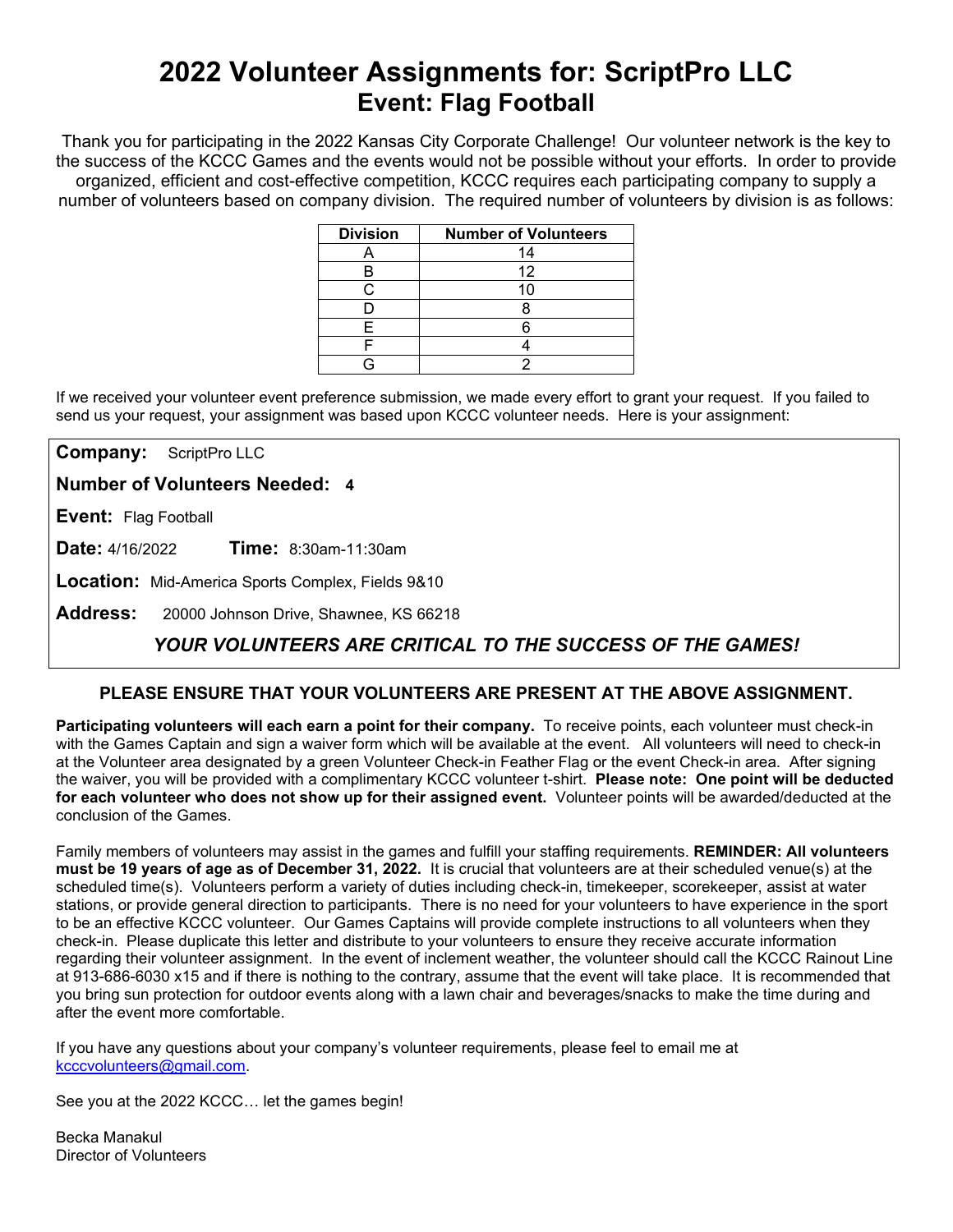# **2022 Volunteer Assignments for: ScriptPro LLC Event: Flag Football**

Thank you for participating in the 2022 Kansas City Corporate Challenge! Our volunteer network is the key to the success of the KCCC Games and the events would not be possible without your efforts.In order to provide organized, efficient and cost-effective competition, KCCC requires each participating company to supply a number of volunteers based on company division. The required number of volunteers by division is as follows:

| <b>Division</b> | <b>Number of Volunteers</b> |
|-----------------|-----------------------------|
|                 | 14                          |
| в               | 12                          |
| ◠               | 10                          |
|                 |                             |
| F               |                             |
|                 |                             |
|                 |                             |

If we received your volunteer event preference submission, we made every effort to grant your request. If you failed to send us your request, your assignment was based upon KCCC volunteer needs. Here is your assignment:

**Company:** ScriptPro LLC

**Number of Volunteers Needed: 4**

**Event:** Flag Football

**Date:** 4/16/2022 **Time:** 11:15am -2:15pm

**Location:** Mid-America Sports Complex, Fields 9&10

**Address:** 20000 Johnson Drive, Shawnee, KS 66218

## *YOUR VOLUNTEERS ARE CRITICAL TO THE SUCCESS OF THE GAMES!*

#### **PLEASE ENSURE THAT YOUR VOLUNTEERS ARE PRESENT AT THE ABOVE ASSIGNMENT.**

**Participating volunteers will each earn a point for their company.** To receive points, each volunteer must check-in with the Games Captain and sign a waiver form which will be available at the event. All volunteers will need to check-in at the Volunteer area designated by a green Volunteer Check-in Feather Flag or the event Check-in area. After signing the waiver, you will be provided with a complimentary KCCC volunteer t-shirt. **Please note: One point will be deducted for each volunteer who does not show up for their assigned event.** Volunteer points will be awarded/deducted at the conclusion of the Games.

Family members of volunteers may assist in the games and fulfill your staffing requirements. **REMINDER: All volunteers must be 19 years of age as of December 31, 2022.** It is crucial that volunteers are at their scheduled venue(s) at the scheduled time(s). Volunteers perform a variety of duties including check-in, timekeeper, scorekeeper, assist at water stations, or provide general direction to participants. There is no need for your volunteers to have experience in the sport to be an effective KCCC volunteer. Our Games Captains will provide complete instructions to all volunteers when they check-in. Please duplicate this letter and distribute to your volunteers to ensure they receive accurate information regarding their volunteer assignment. In the event of inclement weather, the volunteer should call the KCCC Rainout Line at 913-686-6030 x15 and if there is nothing to the contrary, assume that the event will take place. It is recommended that you bring sun protection for outdoor events along with a lawn chair and beverages/snacks to make the time during and after the event more comfortable.

If you have any questions about your company's volunteer requirements, please feel to email me at [kcccvolunteers@gmail.com.](mailto:kcccvolunteers@gmail.com)

See you at the 2022 KCCC… let the games begin!

Becka Manakul Director of Volunteers